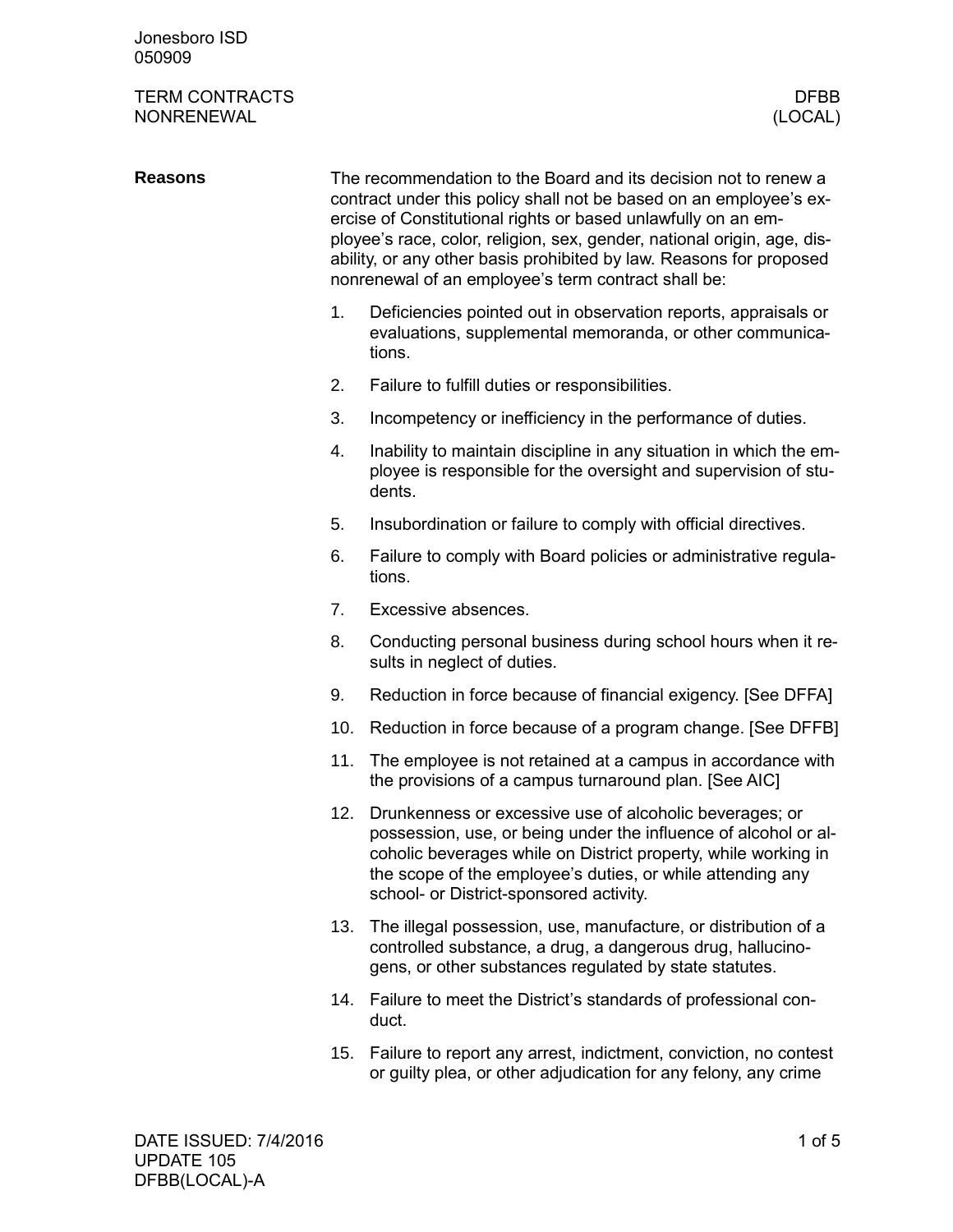Jonesboro ISD 050909

## TERM CONTRACTS DEBATE AND THE SERVICE OF THE SERVICE OF THE SERVICE OF THE SERVICE OF THE SERVICE OF THE SERVICE OF THE SERVICE OF THE SERVICE OF THE SERVICE OF THE SERVICE OF THE SERVICE OF THE SERVICE OF THE SERVICE OF T NONRENEWAL (LOCAL)

involving moral turpitude, or other offense listed at DH(LO-CAL). [See DH]

- 16. Conviction of or deferred adjudication for any felony, any crime involving moral turpitude, or other offense listed at DH(LOCAL); or conviction of a lesser included offense pursuant to a plea when the original charged offense is a felony. [See DH]
- 17. Failure to comply with reasonable District requirements regarding advanced coursework or professional improvement and growth.
- 18. Disability, not otherwise protected by law, that prevents the employee from performing the essential functions of the job.
- 19. Any activity, school-connected or otherwise, that, because of publicity given it, or knowledge of it among students, faculty, or the community, impairs or diminishes the employee's effectiveness in the District.
- 20. Any breach by the employee of an employment contract or any reason specified in the employee's employment contract.
- 21. Failure to maintain an effective working relationship, or maintain good rapport, with parents, the community, or colleagues.
- 22. A significant lack of student progress attributable to the educator.
- 23. Behavior that presents a danger of physical harm to a student or to other individuals.
- 24. Assault on a person on District property or at a school-related function, or on an employee, student, or student's parent regardless of time or place.
- 25. Use of profanity in the course of performing any duties of employment, whether on or off school premises, in the presence of students, staff, or members of the public, if reasonably characterized as unprofessional.
- 26. Falsification of records or other documents related to the District's activities.
- 27. Falsification or omission of required information on an employment application.
- 28. Misrepresentation of facts to a supervisor or other District official in the conduct of District business.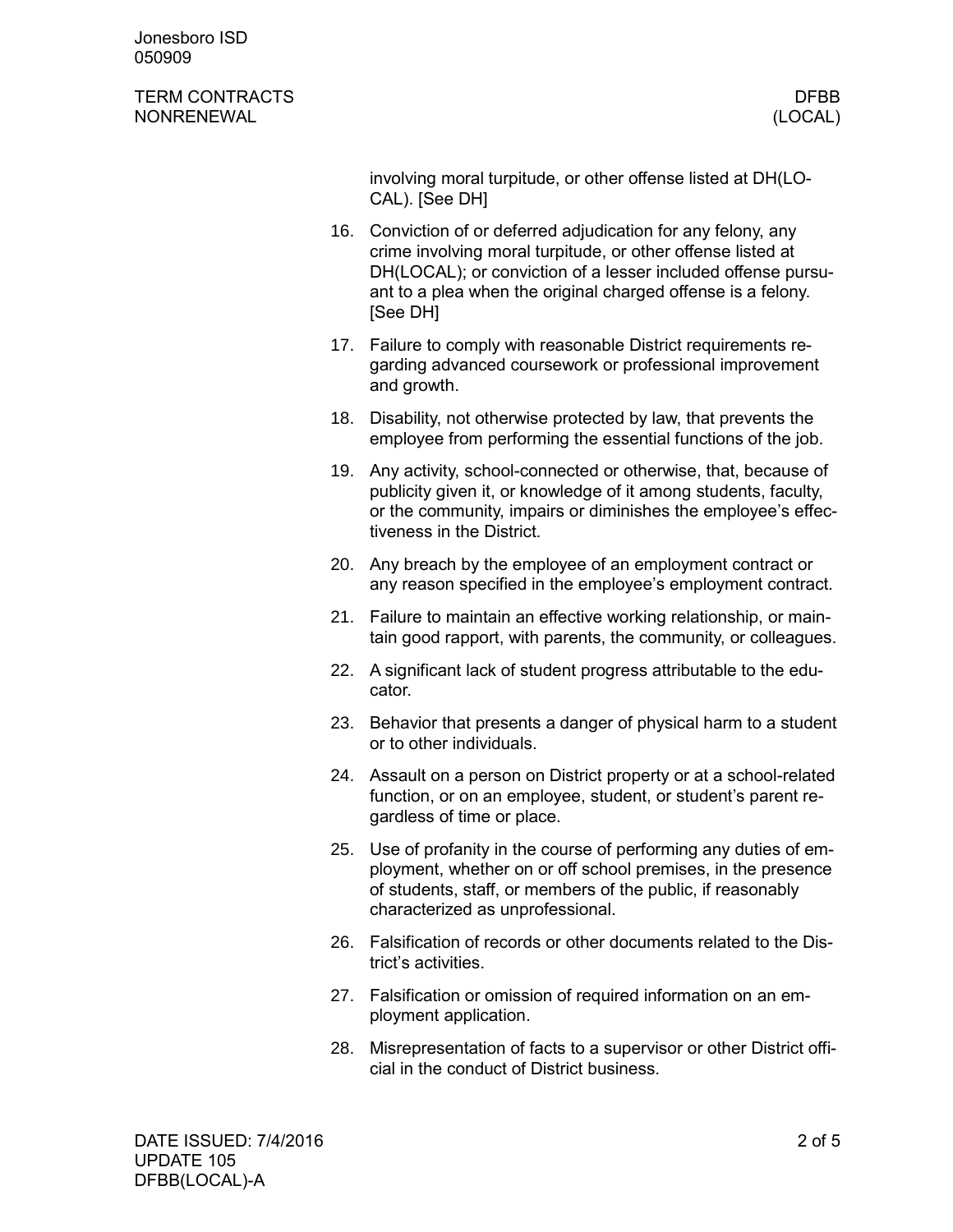Jonesboro ISD 050909

## TERM CONTRACTS DFBB NONRENEWAL

|                                               |                                                                                                                                                                                                                                                                                                                                                                             | 29. Failure to fulfill requirements for state licensure or certifica-<br>tion, including passing certification or licensing examinations<br>required by state or federal law or by the District, for the em-<br>ployee's assignment.                                                                                                                                                              |  |
|-----------------------------------------------|-----------------------------------------------------------------------------------------------------------------------------------------------------------------------------------------------------------------------------------------------------------------------------------------------------------------------------------------------------------------------------|---------------------------------------------------------------------------------------------------------------------------------------------------------------------------------------------------------------------------------------------------------------------------------------------------------------------------------------------------------------------------------------------------|--|
|                                               | 30.                                                                                                                                                                                                                                                                                                                                                                         | Failure to maintain licensing and certification requirements, in-<br>cluding the completion of required continuing education<br>hours, for the employee's assignment.                                                                                                                                                                                                                             |  |
|                                               | 31.                                                                                                                                                                                                                                                                                                                                                                         | Failure to complete certification or permit renewal require-<br>ments, or failure to fulfill the requirements of a deficiency plan,<br>under an Emergency Permit or a Temporary Classroom As-<br>signment Permit.                                                                                                                                                                                 |  |
|                                               | 32.                                                                                                                                                                                                                                                                                                                                                                         | Any attempt to encourage or coerce a child to withhold infor-<br>mation from the child's parent or from other District personnel.                                                                                                                                                                                                                                                                 |  |
|                                               | 33.                                                                                                                                                                                                                                                                                                                                                                         | Any reason that makes the employment relationship void or<br>voidable, such as a violation of federal, state, or local law.                                                                                                                                                                                                                                                                       |  |
|                                               | 34.                                                                                                                                                                                                                                                                                                                                                                         | Any reason constituting good cause for terminating the con-<br>tract during its term.                                                                                                                                                                                                                                                                                                             |  |
| <b>Recommendations</b><br>from Administration | Administrative recommendations for renewal or proposed nonre-<br>newal of term contracts shall be submitted to the Superintendent. A<br>recommendation for proposed nonrenewal shall be supported by<br>any relevant documentation. The final decision on the administra-<br>tive recommendation to the Board on each employee's contract<br>rests with the Superintendent. |                                                                                                                                                                                                                                                                                                                                                                                                   |  |
| Superintendent's<br>Recommendation            | The Superintendent shall prepare lists of employees whose con-<br>tracts are recommended for renewal or proposed nonrenewal by<br>the Board. Supporting documentation, if any, and reasons for the<br>recommendation shall be submitted for each employee recom-<br>mended for proposed nonrenewal.                                                                         |                                                                                                                                                                                                                                                                                                                                                                                                   |  |
|                                               |                                                                                                                                                                                                                                                                                                                                                                             | The Board shall consider such information, as appropriate, in sup-<br>port of recommendations for proposed nonrenewal and shall then<br>act on all recommendations.                                                                                                                                                                                                                               |  |
| Notice of Proposed<br>Nonrenewal              | After the Board votes to propose nonrenewal, the Superintendent<br>or designee shall deliver written notice of proposed nonrenewal in<br>accordance with law.                                                                                                                                                                                                               |                                                                                                                                                                                                                                                                                                                                                                                                   |  |
|                                               |                                                                                                                                                                                                                                                                                                                                                                             | If the notice of proposed nonrenewal does not contain a statement<br>of the reason or all the reasons for the proposed action, and the<br>employee requests a hearing, the District shall give the employee<br>notice of all reasons for the proposed nonrenewal at a reasonable<br>time before the hearing. The initial notice or any subsequent notice<br>shall contain the hearing procedures. |  |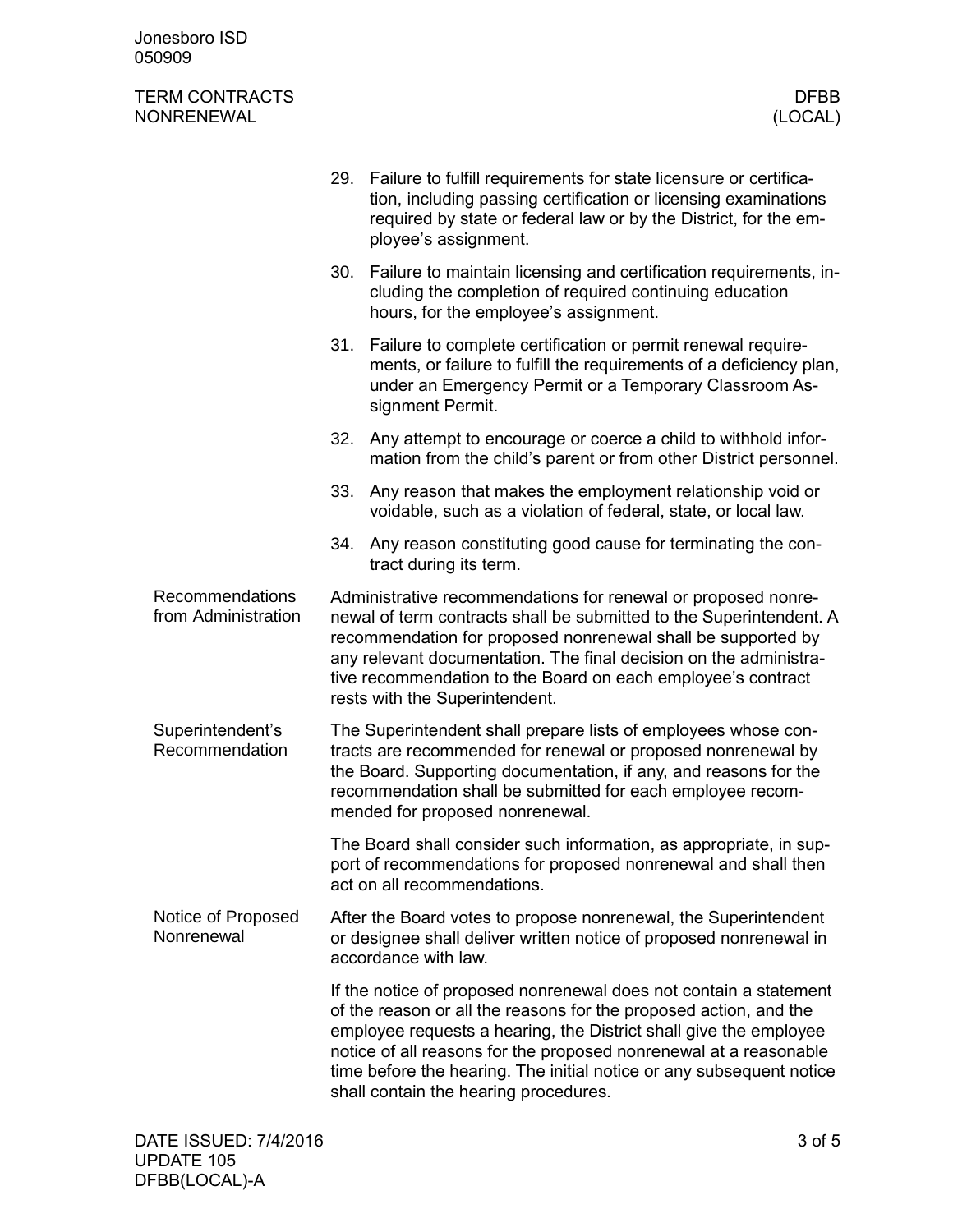| Jonesboro ISD<br>050909                    |                                                                                                                                                                                                                                                                                                                                                                                                                                                                                                                                                                                                                                                                             |                                                                                                                                                                                                                                                                                                                               |
|--------------------------------------------|-----------------------------------------------------------------------------------------------------------------------------------------------------------------------------------------------------------------------------------------------------------------------------------------------------------------------------------------------------------------------------------------------------------------------------------------------------------------------------------------------------------------------------------------------------------------------------------------------------------------------------------------------------------------------------|-------------------------------------------------------------------------------------------------------------------------------------------------------------------------------------------------------------------------------------------------------------------------------------------------------------------------------|
| <b>TERM CONTRACTS</b><br><b>NONRENEWAL</b> |                                                                                                                                                                                                                                                                                                                                                                                                                                                                                                                                                                                                                                                                             | <b>DFBB</b><br>(LOCAL)                                                                                                                                                                                                                                                                                                        |
| <b>Request for Hearing</b>                 |                                                                                                                                                                                                                                                                                                                                                                                                                                                                                                                                                                                                                                                                             | If the employee desires a hearing after receiving the notice of pro-<br>posed nonrenewal, the employee shall notify the Board in writing<br>not later than the 15th day after the date the employee received<br>the notice of proposed nonrenewal.                                                                            |
|                                            |                                                                                                                                                                                                                                                                                                                                                                                                                                                                                                                                                                                                                                                                             | When a timely request for a hearing on a proposed nonrenewal is<br>received by the presiding officer, the hearing shall be held not later<br>than the 15th day after receipt of the request, unless the parties<br>mutually agree to a delay. The employee shall be given notice of<br>the hearing date as soon as it is set. |
| <b>Hearing Procedures</b>                  | Unless the employee requests that the hearing be open, the hear-<br>ing shall be conducted in closed meeting with only the members of<br>the Board, the employee, the Superintendent, their representa-<br>tives, and such witnesses as may be called in attendance. Wit-<br>nesses may be excluded from the hearing until called to present<br>evidence. The employee and the administration may choose a rep-<br>resentative. Notice, at least five days in advance of the hearing,<br>shall be given by each party intending to be represented, including<br>the name of the representative. Failure to give such notice may re-<br>sult in postponement of the hearing. |                                                                                                                                                                                                                                                                                                                               |
|                                            |                                                                                                                                                                                                                                                                                                                                                                                                                                                                                                                                                                                                                                                                             | The conduct of the hearing shall be under the presiding officer's<br>control and shall generally follow the steps listed below:                                                                                                                                                                                               |
|                                            | 1.                                                                                                                                                                                                                                                                                                                                                                                                                                                                                                                                                                                                                                                                          | After consultation with the parties, the presiding officer shall<br>impose reasonable time limits for presentation of evidence<br>and closing arguments.                                                                                                                                                                      |
|                                            | 2.                                                                                                                                                                                                                                                                                                                                                                                                                                                                                                                                                                                                                                                                          | The hearing shall begin with the administration's presentation,<br>supported by such proof as it desires to offer.                                                                                                                                                                                                            |
|                                            | 3.                                                                                                                                                                                                                                                                                                                                                                                                                                                                                                                                                                                                                                                                          | The employee may cross-examine any witnesses for the ad-<br>ministration.                                                                                                                                                                                                                                                     |
|                                            | 4.                                                                                                                                                                                                                                                                                                                                                                                                                                                                                                                                                                                                                                                                          | The employee may then present such testimonial or docu-<br>mentary proof, as desired, to offer in rebuttal or general sup-<br>port of the contention that the contract be renewed.                                                                                                                                            |
|                                            | 5.                                                                                                                                                                                                                                                                                                                                                                                                                                                                                                                                                                                                                                                                          | The administration may cross-examine any witnesses for the<br>employee and offer rebuttal to the testimony of the em-<br>ployee's witnesses.                                                                                                                                                                                  |
|                                            | 6.                                                                                                                                                                                                                                                                                                                                                                                                                                                                                                                                                                                                                                                                          | Closing arguments may be made by each party.                                                                                                                                                                                                                                                                                  |
|                                            |                                                                                                                                                                                                                                                                                                                                                                                                                                                                                                                                                                                                                                                                             | A record of the hearing shall be made so that a certified transcript<br>can be prepared, if required.                                                                                                                                                                                                                         |
| <b>Board Decision</b>                      |                                                                                                                                                                                                                                                                                                                                                                                                                                                                                                                                                                                                                                                                             | The Board may consider only evidence presented at the hearing.<br>After all the evidence has been presented, if the Board determines                                                                                                                                                                                          |